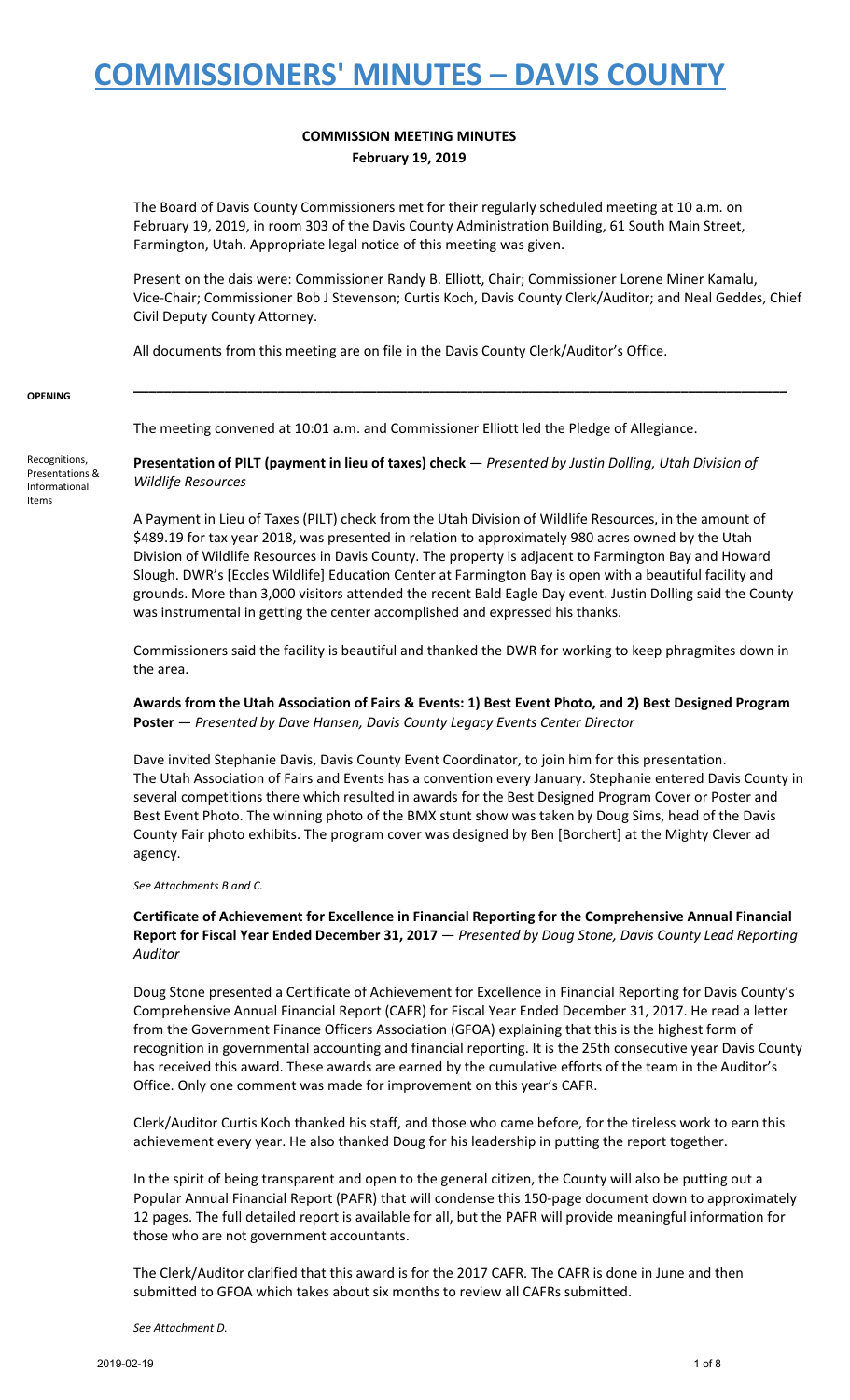**Financial Report 2018 - Year End (preliminary unaudited)** — *Presented by Doug Stone, Davis County Lead Reporting Auditor*

Financial Reports are presented to the Commission quarterly and represent the numbers at the time presented. Reports dated Dec. 31 are pre-audit; the final numbers won't be available until the CAFR is submitted at the end of June.

Pages 1-2 represent the months of October and November and give cash flow in individual funds. There's a number on the far right column that compares cash numbers to the previous year. The significant swing in cash balance in the General Fund is the result of a number not seen on the report. That number, called Taxes Receivable, represents taxes collected as of year-end that have not been distributed out of the collector's account. In 2017, the number for the General Fund was \$9.9 million. For the same period, year-end 2018, that number is \$2.5 million. Once that number is added in, the total cash balance is going to show on the year-end balance sheets as a little above \$22.8 million compared to \$20.7 million for 2017. The theorized reason for the swing is due to the way the County is distributing those tax dollars directly to the other funds.

Curtis Koch emphasized that the presentation is of unaudited numbers, compared to 2017 audited numbers. These are being reported quarterly following State statute understanding that it may not be as clear as if they were audited figures. There is some growth which is attributed to the tax increase. Once numbers are audited it will be much closer.

Doug Stone said pages 4-5 show a preliminary schedule of revenues, expenditures, and changes of fund balance and compares them to the actual numbers of 2017. Tax revenues appear to be down but again that's a difference between how the County used to distribute property taxes directly to the General Fund and then transfer them. This year they've been allocated directly to the other funds.

Clerk/Auditor Koch further explained that in the summer of 2018 the County broke out individual tax rates for both the Health Department and Public Works, and that's the difference being seen.

In Expenditures, all but one department is within budget. Legal Defenders was \$21,000 over budget, so a comment will be written for the audit.

Pages 6-7 present an analysis of the Golf Fund and Commissary Enterprise Fund. Golf Course revenues are close to the previous year, and expenses are a little less than in 2017. The Commissary Fund shows sales up with a total change in net position of about \$800,000 compared to \$300,000 for the previous year. The final page is a graph comparing the two years and shows that how money flows out is very similar.

Commissioners questioned why the Commissary Enterprise Fund is up. Curtis explained, without having done a detailed analysis, that expenses are exceeding revenues – people are buying more and the money is not being put back in. There will be an opportunity for that shortly as medical issues are discussed.

*See Attachments E1 through E9.*

Members of the public were invited to make comments to the Commission.

**PUBLIC COMMENTS**

Lorna Rosenstein, a private citizen who runs Waterwatch of Utah from her home at 1421 E. 300 North in Layton, read a statement in response to the recent water contamination issue in Sandy, Utah. It summarized which chemicals are used for water fluoridation and failures of fluoridation systems in Utah. She asked for a moratorium on injecting fluoridation chemicals at wellheads until the County is certain the infrastructure is safe and in compliance with all laws related to water fluoridation.

Commissioners thanked Ms. Rosenstein for the information and said good information has also been received from the Health Department and that the Davis County Attorney is watchful as well.

*See Attachments F1-F2.*

**BUSINESS/ ACTION**

Agreement #2019-097 with Secure Instant Payments, LLC

**Agreement #2019-097 with Secure Instant Payments, LLC for processing of credit cards** — *Presented by Jennifer Nicholas, Davis County Justice Court Administrative Assistant, in place of Judge Ynchausti*

**\_\_\_\_\_\_\_\_\_\_\_\_\_\_\_\_\_\_\_\_\_\_\_\_\_\_\_\_\_\_\_\_\_\_\_\_\_\_\_\_\_\_\_\_\_\_\_\_\_\_\_\_\_\_\_\_\_\_\_\_\_\_\_\_\_\_\_\_\_\_\_\_\_\_\_\_\_\_\_\_\_\_\_\_\_\_**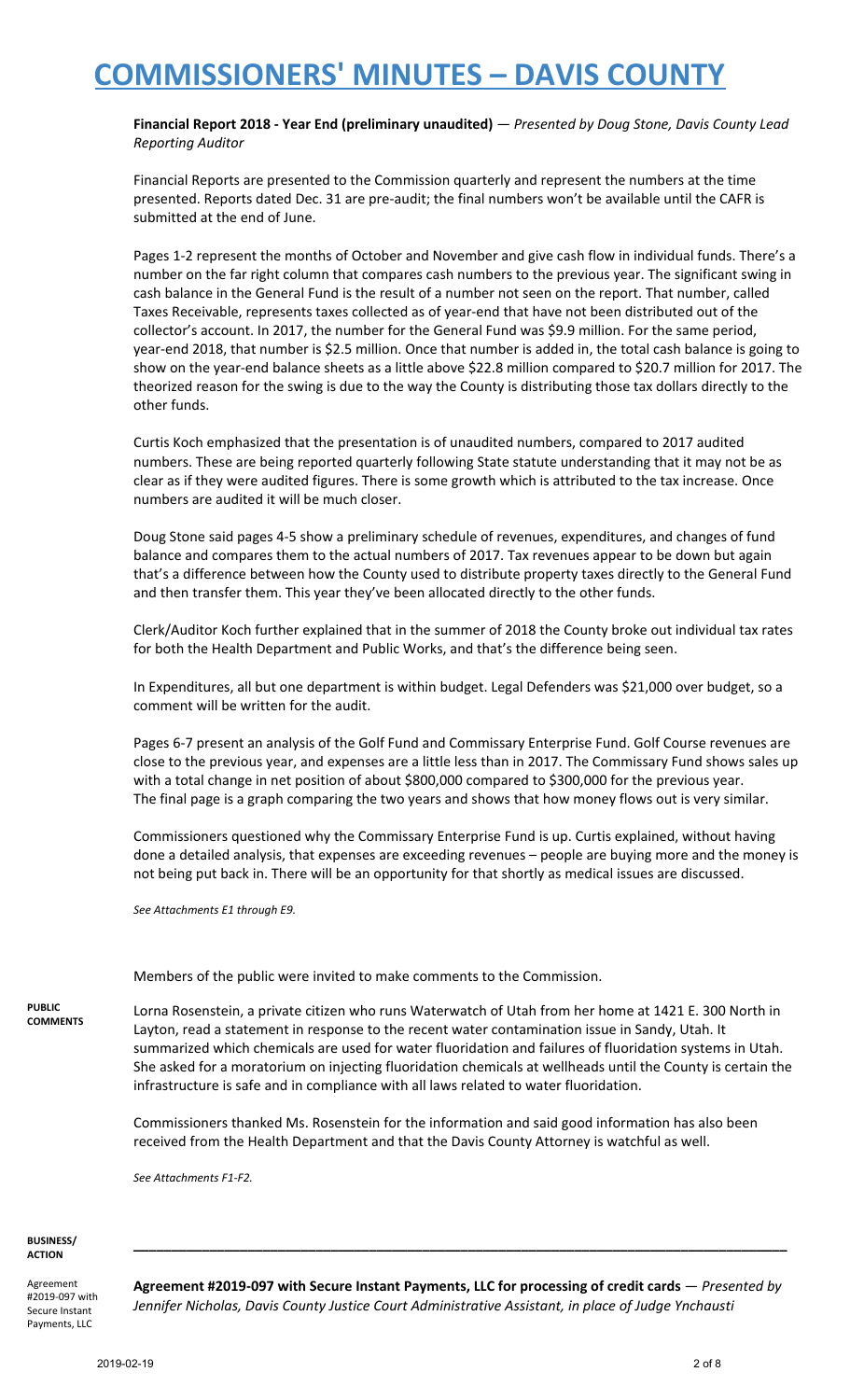for processing of credit cards

An agreement was presented to replace the Davis County Justice Court's current credit card processing provider for online payments as well as in-house court fine payments. The new provider is Secure Instant Payments, LLC. The contract period is 02/19/2019 to 02/18/2024. The payable amount for credit cards is 2.5 percent with a \$2.50 minimum. There will be a \$25 credit card chargeback on non-payment which can be enforced with a warrant for arrest, if necessary.

Agreement #2019-098 with Utah Administrative Office of the Courts (AOC) regarding web services to access data

**Agreement #2019-098 with the Utah Administrative Office of the Courts (AOC) defining terms and conditions regarding web services to access data within CORIS and other databases maintained by the AOC** — *Presented by Jennifer Nicholas, Davis County Justice Court Administrative Assistant, in place of Judge Ynchausti*

An agreement was presented to allow for a software link between Secure Instant Payments and the Utah Administrative Office of the Courts management program called CORIS. The link will make payments live and integrated as soon as they are completed. The contract is neither payable nor receivable.

Termination Notice #2010-161-A and 2010-162-A of contracts with NetDeposit, Orion Payment Systems and/or Modern Payments

**Termination Notice #2010-161-A and 2010-162-A of contracts with NetDeposit, Orion Payment Systems and/or Modern Payments** — *Presented by Jennifer Nicholas, Davis County Justice Court Administrative Assistant, in place of Judge Ynchaust*

A Notice to Terminate was presented to inform the Justice Court's current credit card processing provider that their services are no longer needed.

> Motion to Approve Items as Presented: Com. Kamalu Seconded: Com. Stevenson All voted Aye

Summary List #2019-099 of January 2019 animal adoption agreements

**Summary List #2019-099 of January 2019 animal adoption agreements** — *Presented by Rhett Nicks, Davis County Animal Care & Control Director*

A summary of agreements for animal adoptions in January of 2019 was presented. There were a total of 81 adoptions: 2 chickens, 33 cats, 40 dogs, 4 rabbits, and 2 hamsters. Animal Care & Control received 53 hamsters at one time and most were moved to a rescue. The contract period is 01/01/2019 to 01/31/2019.

> Motion to Approve Item as Presented: Com. Kamalu Seconded: Com. Stevenson All voted Aye

Agreement #2019-100 with Utah State University for use of north outdoor arena and Exhibit Building #2 for 4-H Leadermete

**Agreement #2019-100 with Utah State University for use of the north outdoor arena and Exhibit Building #2 for 4-H Leadermete** — *Presented by Dave Hansen, Davis County Legacy Events Center Director*

An agreement was presented for use of the Legacy Events Center's north outdoor arena and Exhibit Building #2 for a competition between 4-H leaders from across the state. The contract period is 03/14/2019 to 03/15/2019. The contract is neither payable nor receivable.

Agreement #2019-101 with Utah State University for use of exhibit buildings for their annual 4-H Water Fair

**Agreement #2019-101 with Utah State University for use of exhibit buildings for their annual 4-H Water Fair** — *Presented by Dave Hansen, Davis County Legacy Events Center Director*

An agreement with Utah State University for use of the Legacy Events Center's exhibit buildings to host the annual 4-H Water Fair was presented. Elementary school children are bused to the event to learn about the wise use of water. The contract period is 04/16/2019 to 04/17/2019. This contract is neither payable nor receivable.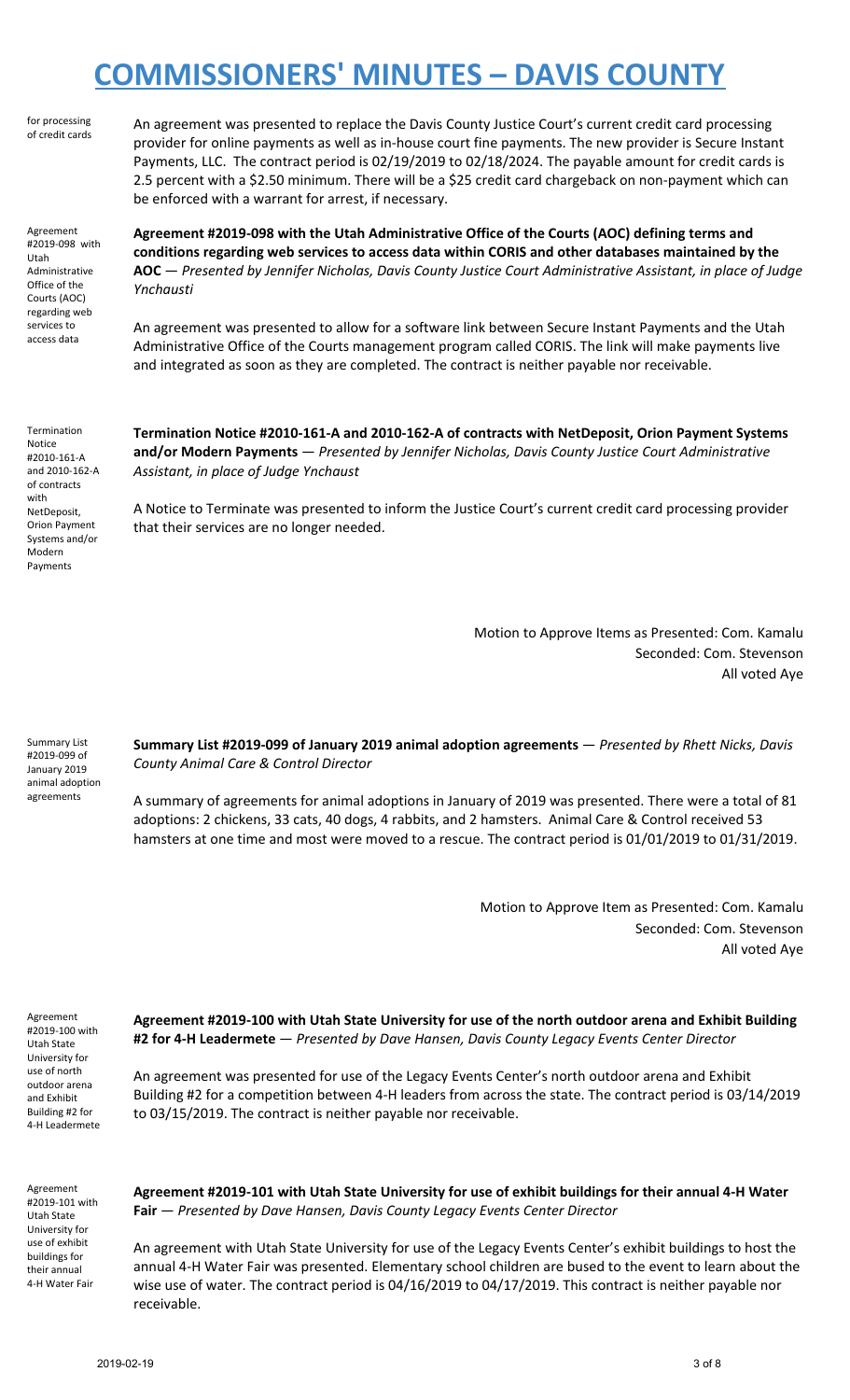Motion to Approve Items as Presented: Com. Kamalu Seconded: Com. Stevenson All voted Aye

Agreement #2019-102 with Unite Spirit Association for space rental for a state cheer competition

**Agreement #2019-102 with Unite Spirit Association for space rental for a state cheer competition** — *Presented by Mike Moake, Davis County Legacy Events Center Marketing*

A contract with Unite Spirit Association for a state cheer competition was presented. The company running the event is from California. After the first event they hosted at the Legacy Events Center brought in about 10,000 people on a Saturday, they wanted to rebook. The contract period is 03/05/2020 to 03/07/2020. The receivable amount is \$3,605.

Agreement #2019-103 with USA Wrestling Utah for space rental for a week long wrestling camp

**Agreement #2019-103 with USA Wrestling Utah for space rental for a week-long wrestling camp** — *Presented by Mike Moake, Davis County Legacy Events Center Marketing*

A contract with USA Wrestling Utah for a wrestling camp for kids was presented. The contract period is 06/10/2019 to 06/15/2019. The receivable amount is \$3,060.

> Motion to Approve items as Presented: Com. Kamalu Seconded: Com. Stevenson All voted Aye

Agreement #2019-104 with Ivie Acres Farm and Petting Zoo DBA Utah Pony Party to provide free petting zoo and pony rides at the 2019 Davis County Fair

**Agreement #2019-104 with Ivie Acres Farm and Petting Zoo DBA Utah Pony Party to provide free petting zoo and pony rides at the 2019 Davis County Fair** — *Presented by Stephanie Davis, Davis County Event Coordinator*

Ivie Acres Farm and Petting Zoo, doing business as Utah Pony Party, has provided pony rides and a petting zoo at the Davis County Fair for the past couple of years. Last year they brought a zebra, a "unicorn," and some camels. They will be returning for the 2019 fair, and more good animals are expected. The contract period is 08/11/2019 to 08/19/2019. The payable amount is \$7,000.

> Motion to Approve item as Presented: Com. Kamalu Seconded: Com. Stevenson All voted Aye

Amendment #2019-085-A of dates on the Notice of Sale to be published for Davis County surplus real property identified as part of Tax ID 09-060-0046, known as the Tax Sale Road Property remainder

**Amendment #2019-085-A the dates on the Notice of Sale to be published for Davis County surplus real property identified as part of Tax ID 09-060-0046, known as the Tax Sale Road Property remainder** — *Presented by Tony Thompson, Davis County Property Manager*

This amendment is the first of three discussed in this meeting related to the Notice of Sale to be published for Davis County surplus real property in East Layton identified as part of Tax ID 09-060-0046.

Three Notice of Sale documents were approved during last week's Commission Meeting. Tony said he was unaware, at the time, that the March 5, 2019 Commission Meeting would be cancelled. He presented amendments to those three documents changing the date for Public Comment from March 5 to March 12, 2019, and setting March 19, 2019 as the actual date the sale will be conducted. It was noted that these are preferred sales. There will be no additional costs for the change of publication. Publishing costs will be about \$250 each.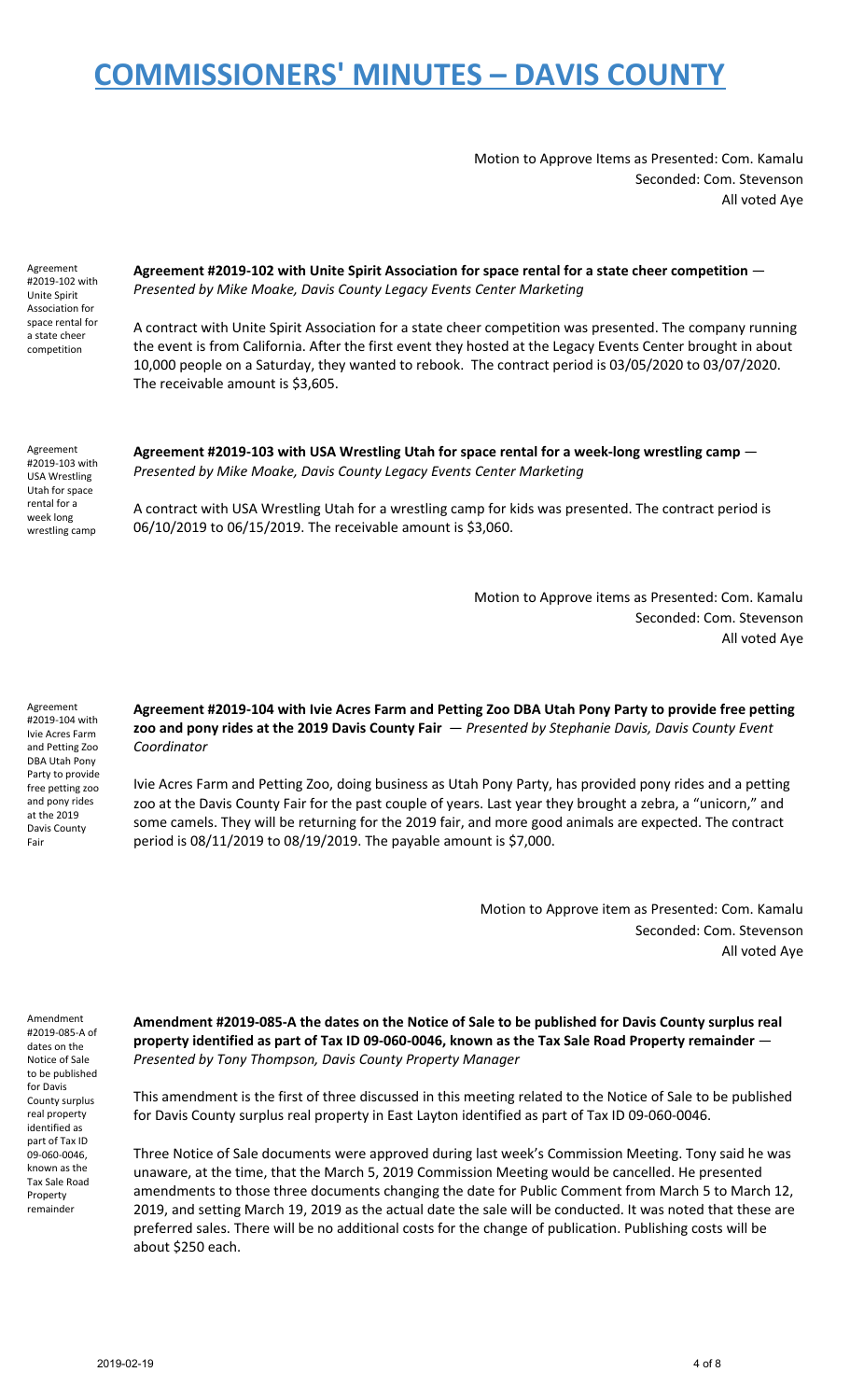Amendment #2019-086-A of dates on the Notice of Sale to be published for Davis County surplus real property identified as part of Tax ID 09-060-0046, known as the East Road Property

Amendment #2019-086-A of the dates on the Notice of Sale to be published for Davis County surplus real **property identified as part of Tax ID 09-060-0046, known as the East Road Property** - *Presented by Tony Thompson, Davis County Property Manager*

This amendment is the second of the three discussed in this meeting related to the Notice of Sale to be published for Davis County surplus real property identified as part of Tax ID 09-060-0046. See Amendment #2019-085-A.

Amendment 2019-087-A of dates on the Notice of Sale to be published for Davis County surplus real property identified as part of Tax ID 09-060-0046, known as the UDOT Property

Amendment #2019-087-A of the dates on the Notice of Sale to be published for Davis County surplus real **property identified as part of Tax ID 09-060-0046, known as the UDOT Property** — *Presented by Tony Thompson, Davis County Property Manager*

This amendment is the third of the three discussed in this meeting related to the Notice of Sale to be published for Davis County surplus real property identified as part of Tax ID 09-060-0046. See Amendment #2019-085-A.

> Motion to Approve Amendments as Presented: Com. Kamalu Seconded: Com. Stevenson All voted Aye

Amendment #2019-062-A to Memo of Understanding with Utah Dept. Of Agriculture and Food to change the title wording

**Amendment #2019-062-A to Memo of Understanding with the Utah Dept. Of Agriculture and Food to change the title's wording from 'local health departments' to 'Davis County, through the Davis County Health Department** — *Presented by Brian Hatch, Davis County Health Department Director*

This was an amendment to a Memo of Understanding with the Utah Dept. of Agriculture and Food which was approved on Feb. 5, 2019. It changes the wording in the MOU title from "local health departments" to specifically "Davis County, through the Davis County Health Department" in accordance with how the County writes contracts. [The contract beginning date is 01/22/19. There is no dollar amount associated with this amendment.]

Tabled amendment authorizing the Director of the Davis County Health Department to approve and sign certain agreements

**Tabled amendment authorizing the Director of the Davis County Health Department to approve and sign certain agreements** — *Presented by Brian Hatch, Davis County Health Department Director*

A request was made that this amendment be tabled as work on the language is still ongoing to clarify the health director's authority to sign certain types of agreements.

> Motion to Approve Items as Presented: Com. Kamalu Seconded: Com. Stevenson All voted Aye

Change Order #2018-546-C with R&O Construction Company for various changes **Change Order #2018-546-C with R&O Construction Company for various changes** — *Presented by Mack McDonald, Davis County Facilities Director*

A Change Order for the Contract with R&O Construction Company for the Syracuse Library Remodel and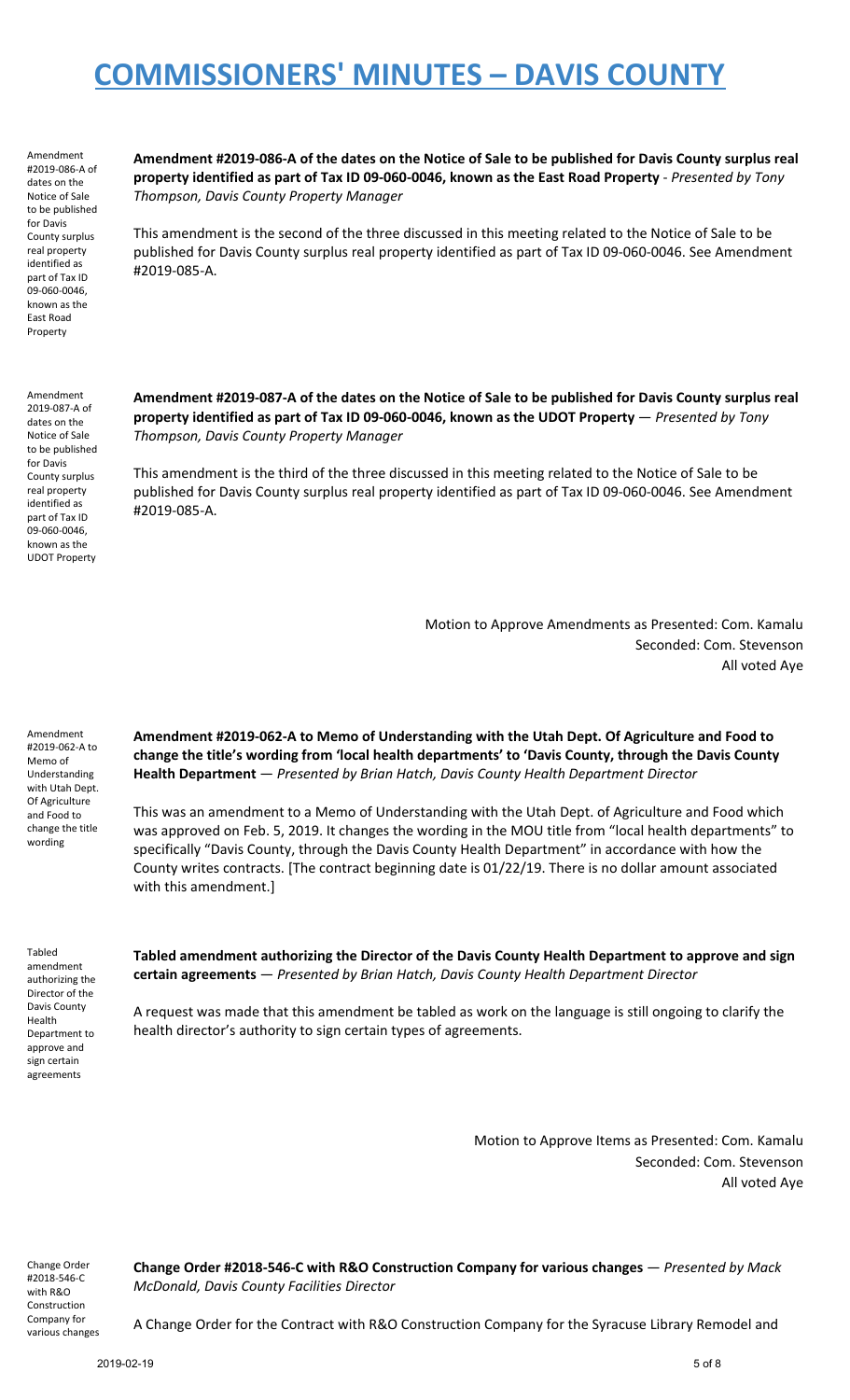Expansion project was presented. It is the first change order for that project and encompasses several changes. During demolition, a header and beams in the existing building had to be adjusted for ductwork. Instead of 4-inch-wide ductwork, it was decided to go with 6-inch ductwork for proper airflow. Furnaces were upgraded from single-stage to double-stage furnaces; this change will be paid back through efficiencies over time but the decision was more about the comfort level for patrons. Another change was made in regards to commercial flooring. The County requested walk-off carpet for vestibule areas, but the spec writer had anticipated this was a rug the County would provide; it is carpet itself and not a rug. Insulation needs to be added above the sprinkler heads in the ceiling to keep them from freezing. There will be a labor charge in the future for adding that insulation.

Commissioners were reminded that R&O Construction Company's bid was \$4,636,444. Value engineering meetings with the contractor resulted in the County being able to reduce some items out of construction drawings. The next month there was an amendment to the project reducing total costs by \$156,892. As change orders come back, they eat into those savings. A decision was made to pull that \$156,892 back through amendment, rather than to leave it as retainage or contingency in the construction company's budget, so the County could safeguard it by going through this process on change orders. Mack pointed out that the contract permits him to sign this first change order only. His ability to sign future change orders, or to bring them back to the Commission, still needs to be worked out. Several changes are pending under architectural and general contractor review. Those presented in this meeting were the most critical to keep work going at this time. The contract period is 11/13/2018 to 12/30/2020. The amount of this change order is \$26,776.89. [The total adjusted contract is \$4,506,328.89.]

> Motion to Approve Change Order as Presented: Com. Kamalu Seconded: Com. Stevenson All voted Aye

Agreement #2019-105 with Physio Control, Inc. for LIFEPAK 15 Service for three-year onsite comprehensive coverage

**Agreement #2019-105 with Physio Control, Inc. for LIFEPAK 15 Service for three-year onsite comprehensive coverage** — *Presented by Chief Deputy Poulsen, Davis County Sheriff's Office*

A renewal for a service agreement for 20 cardiac monitors was presented. This contract with Physio Control, Inc. is for onsite service, battery change-out, and other issues monitors may have. The contract period is 01/01/2019 to 12/31/2021. The payable amount is \$91,022.40.

> Motion to Approve Item as Presented: Com. Stevenson Seconded: Com. Kamalu All voted Aye

Request Approval #2019-106 for cancellation of the March 5, 2019 Davis County Commission Meeting

**Request Approval #2019-106 for cancellation of the March 5, 2019, Davis County Commission Meeting** — *Presented by Commissioner Elliot*

A request was made to cancel the March 5, 2019, Davis County Commission Meeting. All of the Commissioners will be in Washington, D.C. for a national conference. Clerk/Auditor Curtis Koch will also be there in his role as the Utah Association of Counties (UAC) Secretary.

> Motion to Approve Request as Presented: Com. Stevenson Seconded: Com. Kamalu All voted Aye

Commissioner Kamalu moved to recess to Board of Equalization. Commissioner Stevenson seconded the motion. All voted Aye.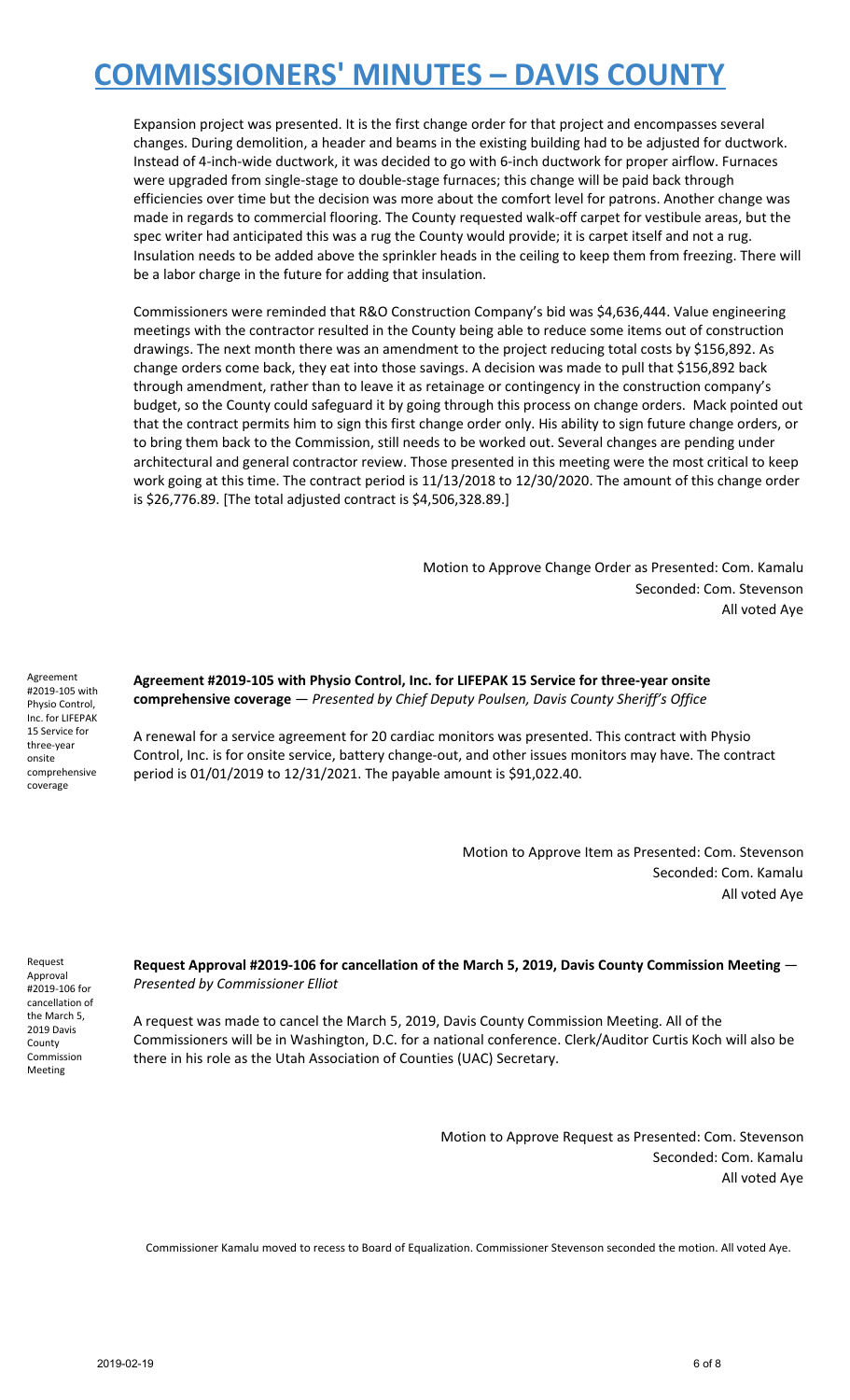| <b>BOARD OF</b><br><b>EQUALIZATION</b> |                                                                                                                                                                                             |
|----------------------------------------|---------------------------------------------------------------------------------------------------------------------------------------------------------------------------------------------|
| Property Tax<br>Register               | Property Tax Register matters were presented by Curtis Koch, Davis County Clerk/Auditor, as follows:                                                                                        |
|                                        | Under Auditor's Adjustments, Commissioners were asked to consider one request for an approved appeal.<br>There were also five corrections under Abated Taxes for veterans in the year 2018. |

Motion to Approve Items as Presented: Com. Kamalu Seconded: Com. Stevenson All voted Aye

Commissioner Kamalu moved to reconvene Commission Meeting. Commissioner Stevenson seconded the motion. All voted Aye.

**\_\_\_\_\_\_\_\_\_\_\_\_\_\_\_\_\_\_\_\_\_\_\_\_\_\_\_\_\_\_\_\_\_\_\_\_\_\_\_\_\_\_\_\_\_\_\_\_\_\_\_\_\_\_\_\_\_\_\_\_\_\_\_\_\_\_\_\_\_\_\_\_\_\_\_\_\_\_\_\_\_\_\_\_\_\_\_\_**

**CONSENT ITEMS**

Check Registers and Commission Meeting Minutes

#### **Check Registers and Meeting Minutes**

A motion was made to approve the Check Registers and the Commission Meeting Minutes of Jan. 29, 2019 and Feb. 5, 2019.

> Motion to Approve Items: Com. Kamalu Seconded: Com. Stevenson All voted Aye

#### **COMMISSION COMMENTS**

**Commissioner Kamalu** reported that she recently toured the Pioneer Adult Rehab Center (PARC) facility in downtown Clearfield. PARC is currently part of Davis School District but looking to divest this year. They are also looking to change the name and are open to ideas. PARC has been around for decades. They provide work for mentally handicapped, special needs individuals who are older than school age. These individuals can come to the facility and be trained to be able to contribute to the workforce and earn money for their work. It is this group that handles all cleaning of the Hill Air Force Base facilities. They do a lot of other things, too, but that one contract keeps them running.

**\_\_\_\_\_\_\_\_\_\_\_\_\_\_\_\_\_\_\_\_\_\_\_\_\_\_\_\_\_\_\_\_\_\_\_\_\_\_\_\_\_\_\_\_\_\_\_\_\_\_\_\_\_\_\_\_\_\_\_\_\_\_\_\_\_\_\_\_\_\_\_\_\_\_\_\_\_\_\_\_\_\_\_\_\_\_\_\_**

"It's pretty incredible because there's all kinds of special needs that these individuals have and they are happy. They have a place to go. They have friends. They are working. They have learned some skills. They are earning money. And their families are very, very grateful because these individuals otherwise would not probably be able to do much outside of their homes to contribute," she said.

There are similar facilities throughout the U.S., and they often start in school districts and then become independent from school districts.

Commissioner Kamalu said PARC is a jewel in Davis County.

Commissioner Elliott invited other comments from the dais; there were none.

**MEETING ADJOURNED**

Commission meeting was adjourned at 10:59 a.m.